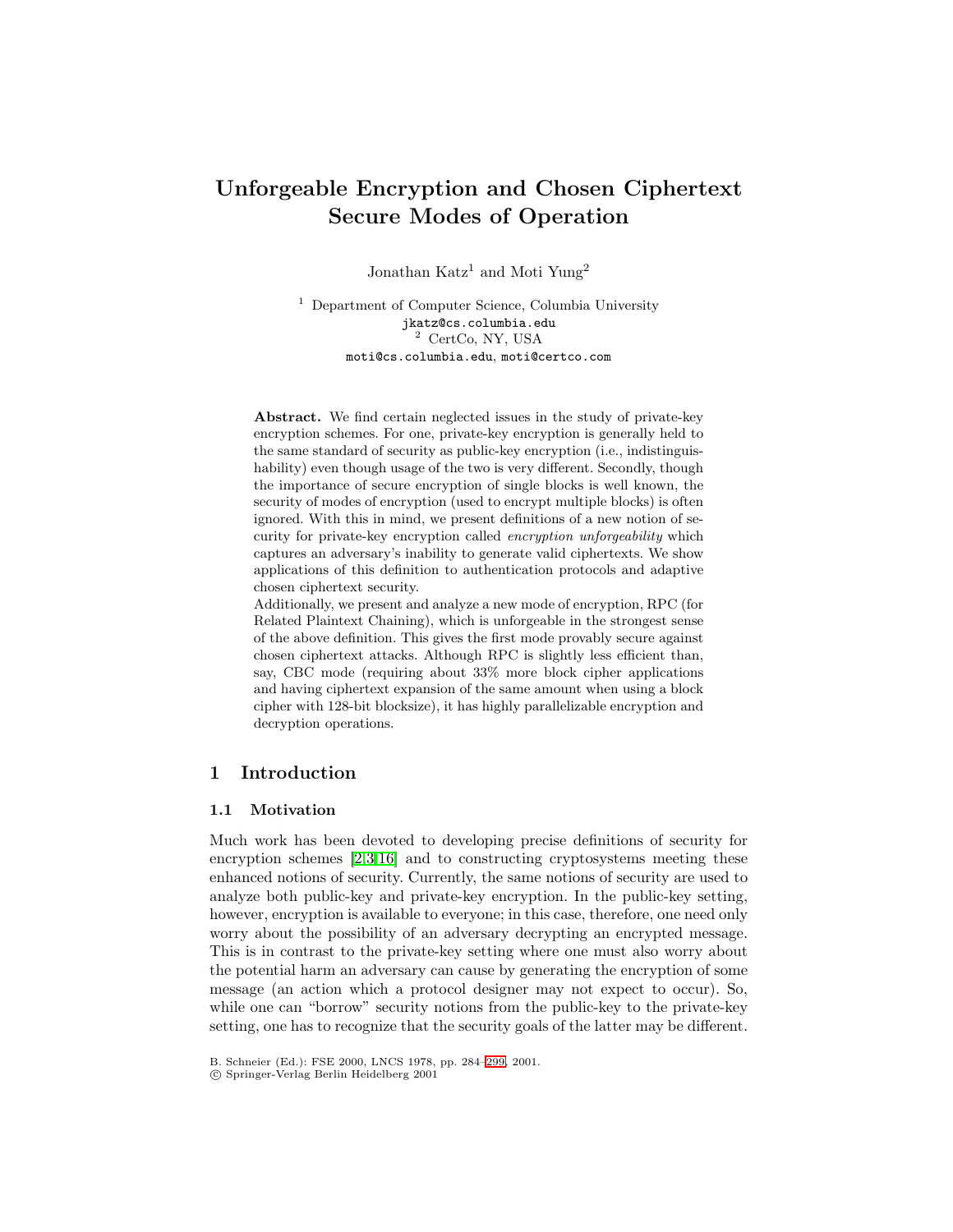Additionally, private-key cryptography is used to transmit large amounts of data (in particular, more than one block at a time using some mode of operation), while public-key cryptography is generally used to send short messages (typically, session keys). Finally, private-key encryption is the basis of many authentication and security handshake protocols [\[14\]](#page-14-0).

For these reasons, we introduce here a higher standard of security for privatekey encryption called encryption unforgeability (simply unforgeability in the sequel), which characterizes an adversary's inability to generate valid ciphertexts. This notion turns out to be quite useful: it guarantees security for certain authentication protocols, provides message integrity without additional computation or cryptographic primitives, and offers some level of security under chosen ciphertext attacks.

Unforgeability is particularly interesting in the context of modes of encryption. The encryption of single blocks, both in theory and in practice, is well understood; however, we believe that the security of modes of encryption has been (comparatively) neglected. To remedy this, we present a new mode of encryption which is unforgeable in the strongest sense of the definition. We then show, using a concrete security analysis [\[2\]](#page-14-0), that this mode is secure against the strongest form of chosen plaintext/ciphertext attacks, and is non-malleable as well.

#### **1.2 Applicability**

Unforgeability seeks to capture the following intuition: an adversary, after intercepting various ciphertext messages, should not be able to generate a new ciphertext corresponding to any valid plaintext. As an application of this, say Alice and Bob carry out a handshaking protocol using a shared private key K. Alice sends Bob  $\mathcal{E}_K$ (timestamp), and Bob must reply with  $\mathcal{E}_K$ (timestamp + 1) (this is similar to the protocol implemented in Kerberos V4 [\[14\]](#page-14-0)). This is meant to prove to Alice that Bob knows the secret key  $K$ . However, if an adversary can somehow "forge" an encryption of timestamp  $+1$ , he can authenticate himself to Alice without knowledge of the key. Note that this differs from a non-malleability attack; in the case of non-malleability, the adversary does not know the plaintext corresponding to the "challenge" ciphertext. In this case, however, the current time is known to all participants, so Bob does know the plaintext corresponding to Alice's encrypted message.

Extending this further, if Alice and Bob are communicating over an insecure channel by encrypting messages using a shared key, it is clearly undesirable for an adversary to be able to insert ciphertext into the channel which will be decrypted by one of the parties and interpreted as a valid (potentially malicious) message. This threat can be reduced by using message authentication, but most schemes for integrating encryption and authentication are either inefficient or are not provably secure. In fact, efficient integration of encryption, authentication, and message integrity using a single shared key is an important and intensely studied problem in network security [\[14,](#page-14-0)[23\]](#page-15-0) which is solved by the use of an unforgeable encryption scheme.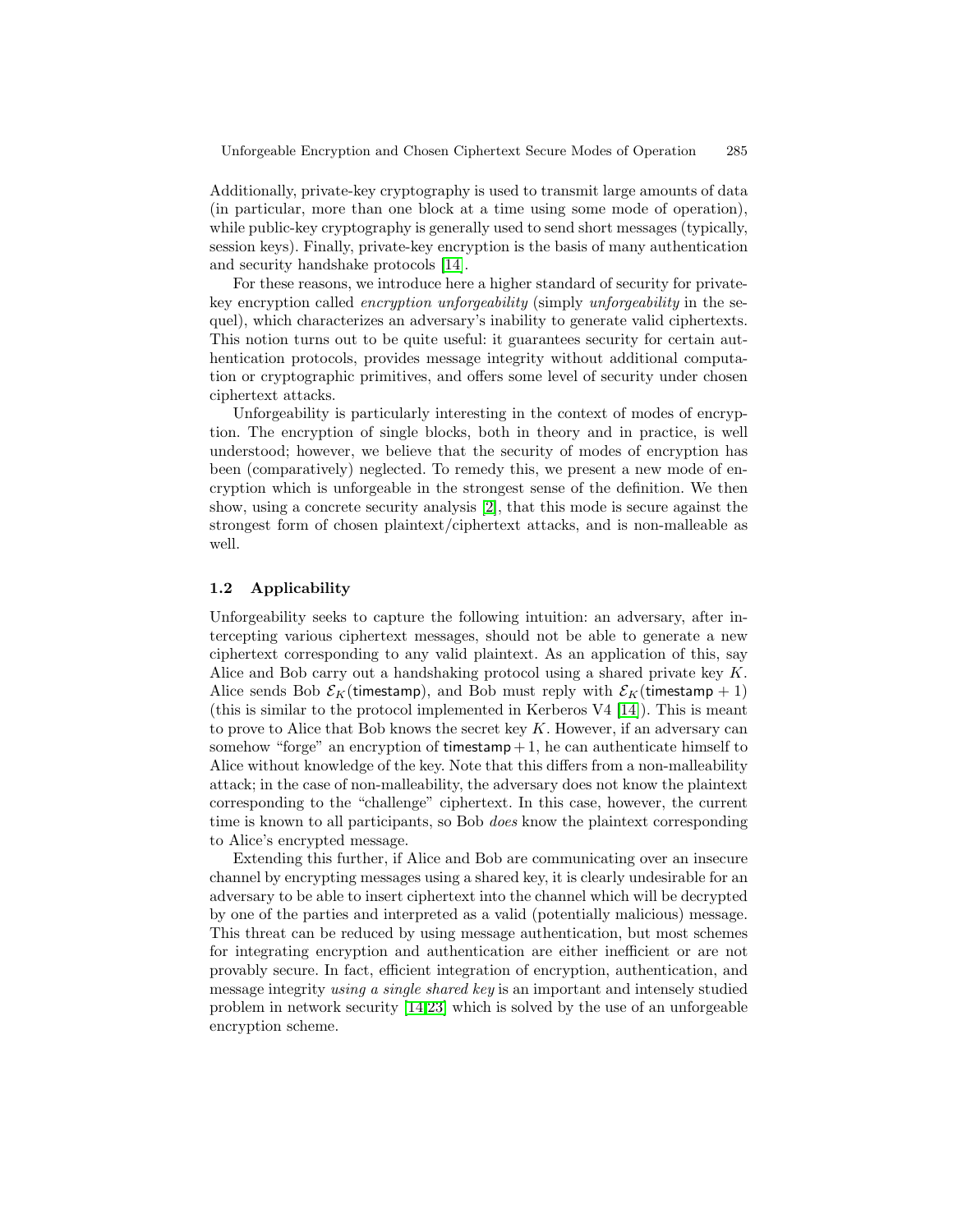# **1.3 Importance of a Single-Key Solution**

A trivial solution to the problem of unforgeability is to share two keys—one for encryption and one for authentication (e.g., using a MAC). Also, various constructions (requiring multiple shared keys) are known to exist which allow for chosen-ciphertext secure encryption of large (i.e., many block) messages [\[20,5,8\]](#page-14-0). However, we have in mind applications such as integrated public-key/privatekey encryption (e.g., PGP for e-mail encryption) in which it is advantageous to share only one key. One public-key encryption of a session key followed by (slow) private-key encryption of the message is still faster than two public-key encryptions and (fast) private-key encryption, for "short" messages. Hardware implementations of encryption may also benefit from the single-key requirement. Furthermore, it may be required to integrate a new mode of encryption into existing software which already calls for encryption of only one session key.

# **1.4 Previous Work**

NOTIONS OF SECURITY. Beginning with the paper by Goldwasser and Micali [\[10\]](#page-14-0), which first provided a rigorous definition of "semantic security", the cryptography community has progressed to the currently accepted definitions of indistinguishability (polynomially equivalent to semantic security) and nonmalleability (introduced by Dolev, Dwork, and Naor [\[9\]](#page-14-0); later reformulated by Bellare, et al. [\[3\]](#page-14-0)). Indistinguishability describes an adversary's inability to derive any information from a ciphertext about the corresponding plaintext. Nonmalleability characterizes an adversary's inability, given access to a challenge ciphertext, to generate a different ciphertext meaningfully related to the challenge ciphertext. We refer the reader elsewhere [\[3,16\]](#page-14-0) for formal definitions.

UNFORGEABILITY. Previous work dealing with concurrent encryption plus message authentication implicitly uses many of the ideas of unforgeability [\[13](#page-14-0)[,23\]](#page-15-0). However, the formal definition presented here is new.

Unforgeability is distinct from non-malleability. In the latter, the adversary's goal is to generate one ciphertext meaningfully related to another. In the former (depending on the type of attack, see below), the adversary may succeed by generating any valid ciphertext. Furthermore, in a non-malleability-based attack, the adversary does not know the plaintext corresponding to the challenge ciphertext. This is in contrast to an unforgeability-based attack, in which queries are made to an encryption oracle and therefore the adversary may know the underlying decryption of some ciphertexts. Thus, the level of security considered here is much stronger.

CHOSEN CIPHERTEXT SECURITY. Chosen ciphertext [\[21\]](#page-15-0) and adaptive chosen ciphertext [\[25\]](#page-15-0) attacks are very powerful attacks in which the adversary can obtain decryptions of her choice (in the case of adaptive attacks, even after seeing the challenge ciphertext). As it is not our intention to survey the literature on chosen ciphertext security, we merely point out that most research thus far has focused on public-key encryption. Little attention has been paid to chosen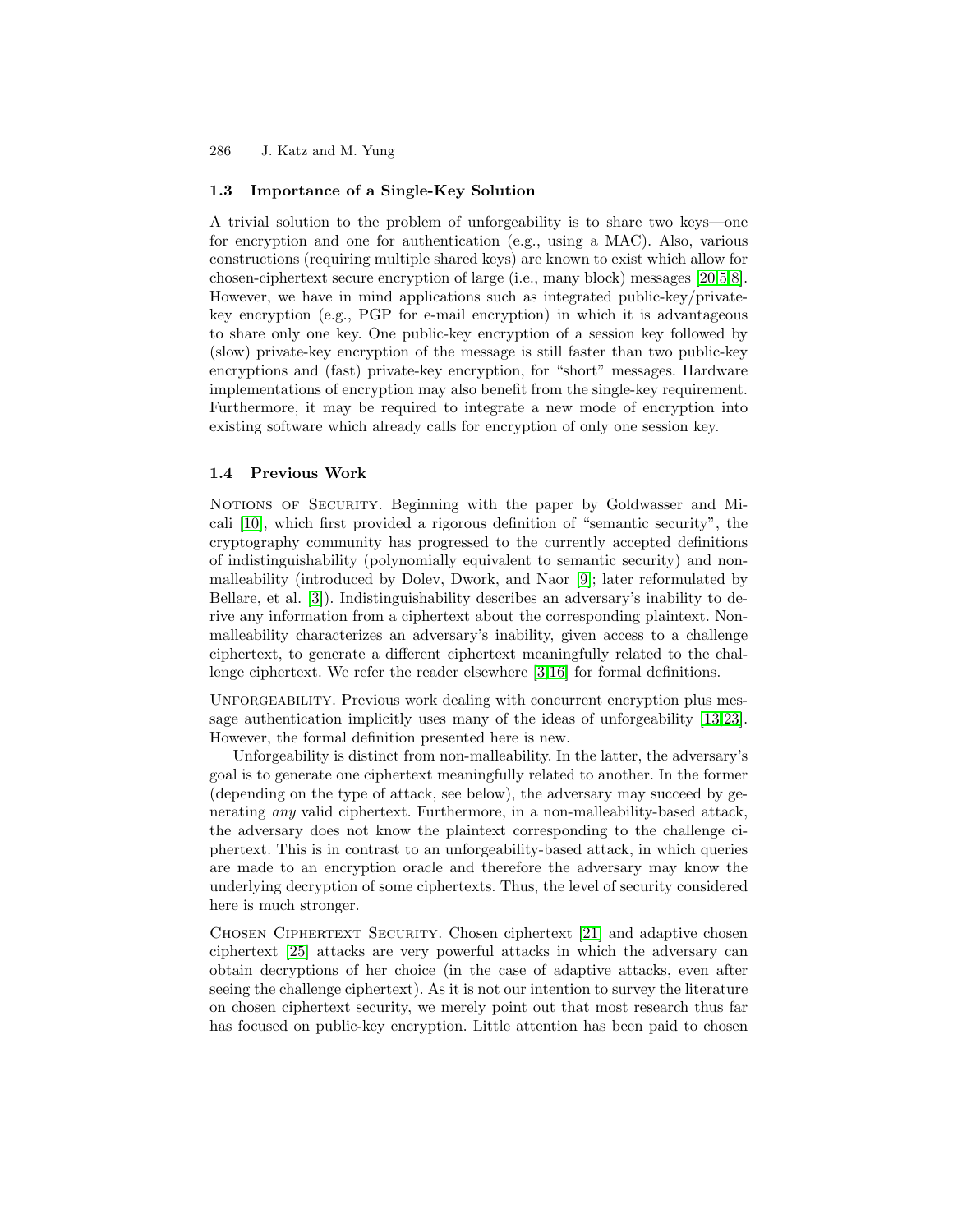ciphertext security for private-key encryption (an exception is [\[9\]](#page-14-0)), and even less to chosen ciphertext secure modes of encryption.

Modes of Encryption. The commonly-used modes of encryption include those defined as part of the DES [\[1,11](#page-14-0)[,22\]](#page-15-0), an XOR mode suggested by Bellare, et al. [\[2\]](#page-14-0), and the PCBC mode [\[19\]](#page-14-0) used in Kerberos V4. The security of these modes of encryption lags behind the security of available block encryption algorithms. None of the above modes are non-malleable, and all are vulnerable to an adaptive chosen ciphertext attack. This has been recognized in the cryptographic literature for some time [\[19\]](#page-14-0), but the previously-mentioned modes continue to be used even though potentially serious security flaws may result [\[15\]](#page-14-0).

Security analyses of modes of encryption have focused on chosen plaintext attacks. Examples include a concrete analysis of the CBC and XOR modes [\[2\]](#page-14-0), Biham's and Knudsen's analyses of modes of operation of DES and triple-DES [\[6,7\]](#page-14-0), and others [\[13](#page-14-0)[,24\]](#page-15-0).

A mode of encryption as secure as a pseudorandom permutation is given by Bellare and Rogaway [\[5\]](#page-14-0). The only other examples of (potentially) chosenciphertext-secure modes of encryption of which we are aware [\[20,8\]](#page-14-0) study a slightly different problem, and are therefore not provably chosen-ciphertext secure. Our suggestion (RPC) lends itself to simpler analysis and has certain practical advantages over these other constructions; we refer the reader to the Discussion in Section [5.](#page-13-0)

#### **1.5 Summary of Results**

We begin in Section [2](#page-4-0) with a review of some notation. In Section [3](#page-5-0) we present definitions for three levels of unforgeability for private-key encryption; this section concludes with a theorem formalizing the relation between security in the sense of unforgeability and security under chosen ciphertext attacks. Section [4](#page-8-0) describes two simple modes of encryption which are unforgeable under the strongest definition. We conclude with a discussion of the practicality of these modes, and a comparison with previously suggested modes which are potentially chosen ciphertext secure.

The unforgeable modes we present are actually quite straightforward. The intuition is as follows: to prevent an adversary from "splicing" together blocks from different ciphertexts, we "tag" each ciphertext block with a sequence number. To prevent an adversary from shortening a ciphertext to generate a new, valid one, we "mark" the beginning and end of each ciphertext with special start and end tokens. Encryption of  $x_1, \ldots, x_n$  is simply given by:

$$
\mathcal{E}(\mathsf{start}, i), \mathcal{E}(x_1, i+1), \dots, \mathcal{E}(x_n, i+n), \mathcal{E}(\mathsf{end}, i+n+1),
$$

where the nature of i depends on the details of the mode.

It follows from the properties of RPC that it can provide a single-key, onepass, provably secure mechanism for "concurrent encryption, authentication, and message integrity" using a single shared key (an open question [\[14](#page-14-0)[,23\]](#page-15-0)). The encryption and decryption operations are parallelizable, and the mode works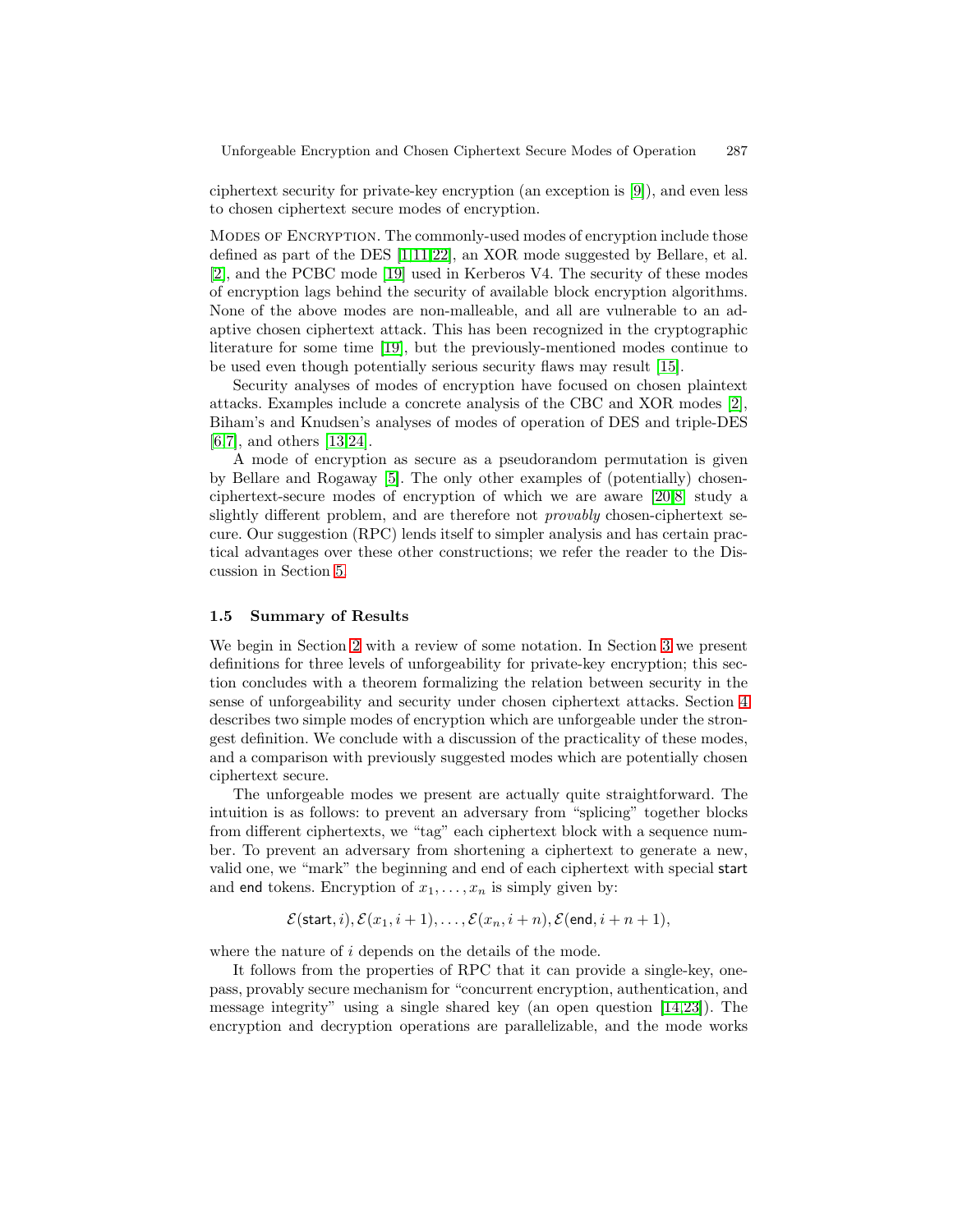<span id="page-4-0"></span>better with larger blocksizes (i.e., it is better suited for AES than for DES). Because of these properties and its simplicity, we suggest RPC as a practical addition to (or substitute for) the modes of encryption currently in use.

# **2 Notation**

Indistinguishability. We follow the standard notation for private-key encryption [\[16\]](#page-14-0), but note that we consider both probabilistic and stateful encryption schemes. We use the notion of indistinguishability as our measure of security. The definition below is similar to those given elsewhere  $[2,16]$ ; we rephrase it to allow for a concrete security analysis. Also, since we deal explicitly with the security of modes of encryption, we parameterize the adversary's advantage by the length of the submitted plaintexts. The notation for notions of security follows  $[16]$ ; thus, IND-PX-CY means an indistinguishability-based attack, with encryption oracle access at level  $X$  and decryption oracle access at level  $Y$ . Level 0 denotes no oracle access, level 1 denotes access before being presented with the challenge ciphertext (non-adaptive access), and level 2 denotes access both before and after the challenge ciphertext is revealed (adaptive access). Of course, different levels of access can be chosen separately for each oracle. The definition below corresponds to security under an IND-P2-C2 attack.

**Definition 1.** Let  $\Pi = (\mathcal{K}, \mathcal{E}, \mathcal{D})$  be an encryption scheme accepting variable length messages, and let  $A = (A_1, A_2)$  be an adversary. Let  $\mathsf{Adv}_{A,\Pi}^{\text{IND}-\text{P2--C2}}$  $\stackrel{\text{def}}{=}$ 

$$
2 \cdot \Pr\left[sk \leftarrow \mathcal{K}; (x_0, x_1, s) \leftarrow A_1^{\mathcal{E}_{sk}(\cdot), \mathcal{D}_{sk}(\cdot)}; b \leftarrow \{0, 1\}; y \leftarrow \mathcal{E}_{sk}(x_b):
$$

$$
A_2^{\mathcal{E}_{sk}(\cdot), \mathcal{D}_{sk}(\cdot)}(x_0, x_1, s, y) = b \right] - 1.
$$

We insist that  $|x_0| = |x_1| = \ell$ . Furthermore, all queries to the encryption oracle consist of an integral number of blocks (the size of which depends on the underlying block cipher algorithm); thus, no "padding" is ever required.

We say that  $\Pi$  is  $(t, q_e, b_e, q_d; \ell, \epsilon)$ -secure in the sense of IND-P2-C2 if for any adversary A distinguishing between plaintexts of length  $\ell$  which runs in time at most t, submits at most  $q_e$  queries to the encryption oracle (these totaling at most  $b_e$  bits), and submits at most  $q_d$  queries to the decryption oracle we have Adv $_{A,H}^{\rm IND-P2-C2} \leq \epsilon$ .

Note that IND-P2-C2 security implies security under all other notions of indistinguishability and non-malleability [\[16\]](#page-14-0).

SUPER PSEUDORANDOM PERMUTATIONS (following [\[2\]](#page-14-0)). A *permutation family* is a set  $F$  of permutations all having the same domain and range. We assume the permutations are indexed by some key  $k \in K$ , such that  $F_k$  specifies a particular permutation in  $F$ . Usually,  $K$  is the set of all strings of some fixed length. We write  $f \leftarrow F$  to denote selection of a permutation at random from F according to the distribution given by picking a random k and setting  $f = F_k$ . Let  $P_n$  be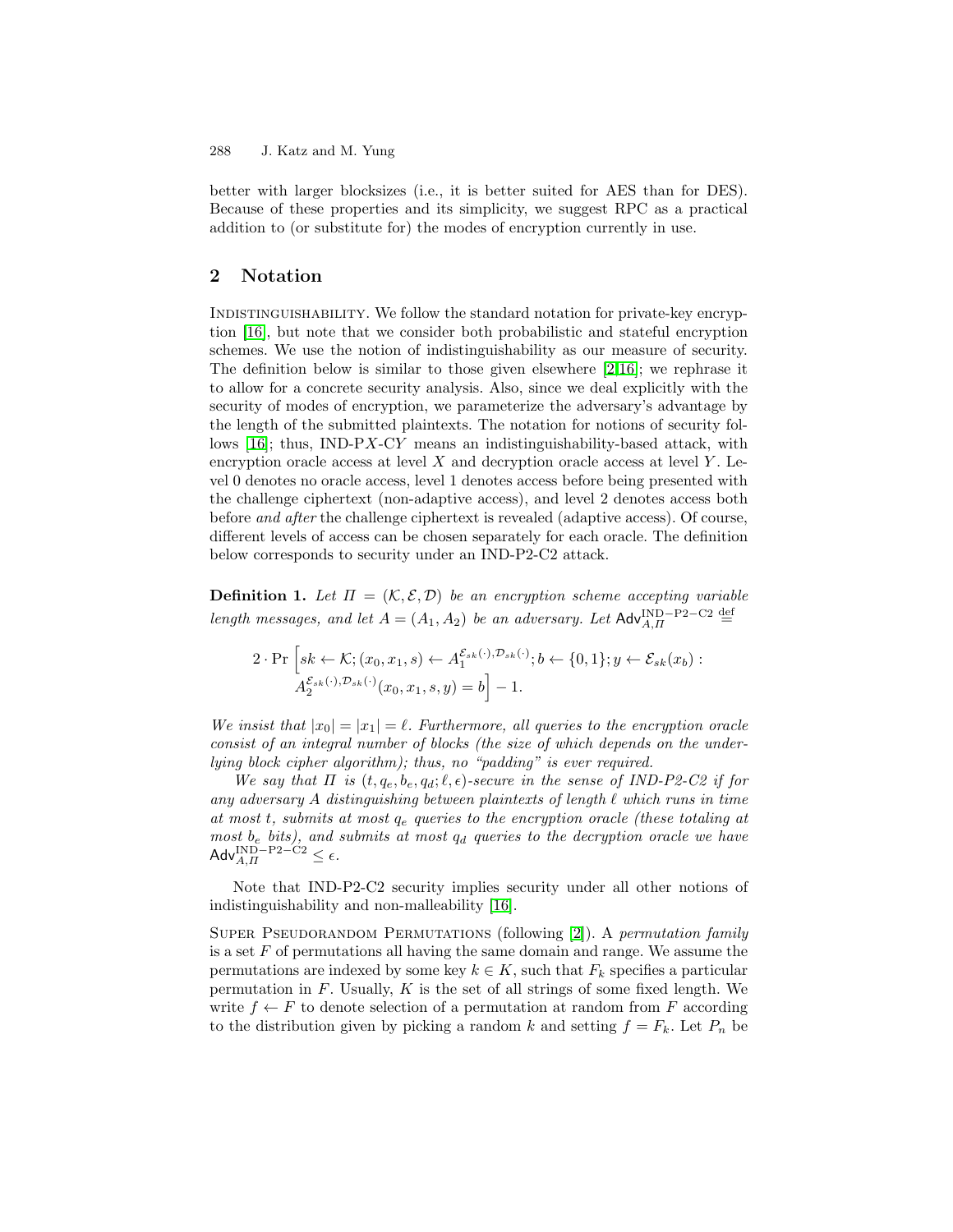<span id="page-5-0"></span>the permutation family consisting of all permutations on  $\{0, 1\}^n$ . Thus,  $f \leftarrow P_n$ means selection of a random permutation on  $n$ -bit strings.

Let  $F, G$  be function families with the same domain and range. Consider a distinguisher D, given oracle access to a function f and its inverse  $f^{-1}$ , that attempts to distinguish between the case where  $f$  is chosen randomly from  $F$ and the case where  $f$  is chosen randomly from  $G$ . Let

$$
\text{Dist}_D(F, G) = \Pr\left[f \leftarrow F : D^{f(\cdot), f^{-1}(\cdot)} = 1\right] - \Pr\left[f \leftarrow G : D^{f(\cdot), f^{-1}(\cdot)} = 1\right].
$$

A super pseudorandom permutation (super-PRP) [\[18\]](#page-14-0) family F on  $\{0,1\}^n$  has the property that the input-output behavior of  $f, f^{-1}$  "looks random" to someone who does not know the randomly selected key  $k$ . Accordingly, define the advantage of the distinguisher by:

$$
\mathsf{Adv}_{D}^{\mathsf{SPRP}}(F) = \mathsf{Dist}_{D}(F, P_n).
$$

**Definition 2.** We say that super-PRP family F is  $(t, q_1, q_2; \epsilon)$ -secure if for any distinguisher D which makes at most  $q_1$  oracle queries of f,  $q_2$  oracle queries of  $f^{-1}$ , and runs in time at most t it is the case that  $\mathsf{Adv}_{D}^{\mathsf{SPRP}}(F) \leq \epsilon$ .

Note the distinction from a pseudorandom permutation (PRP); in the latter case, the distinguisher is only given access to the function f (not its inverse  $f^{-1}$ ). However, any family of PRPs can be converted to a family of super-PRPs [\[18\]](#page-14-0).

### **3 Unforgeability**

#### **3.1 Definitions**

We define three levels of unforgeability for encryption, progressing from the weakest to the strongest. In the following definitions, we assume that the set of valid encryption oracle queries is exactly the same as the valid message space; this eliminates technical problems arising from having to randomly pad short messages. Note that in all cases our definitions do not restrict the length of the forged ciphertext or the length of the plaintext queries submitted to the encryption oracle. Thus, our definitions include cases where an adversary might try to extend previous ciphertexts, paste two ciphertexts together, or delete blocks from a valid ciphertext in an attempt to forge a message.

Our definitions focus on the settings with maximum access to an encryption oracle. Weaker definitions, with non-adaptive access or no access, are also possible.

RANDOM PLAINTEXT UNFORGEABILITY. The framework of the attack is as follows: a challenge plaintext  $x$  is chosen at random from the message space M. The adversary succeeds if he can output a ciphertext y such that x is the decryption of y. This essentially means that the adversary has "broken" one direction of the encryption, since he can forge ciphertext for just about any message he chooses.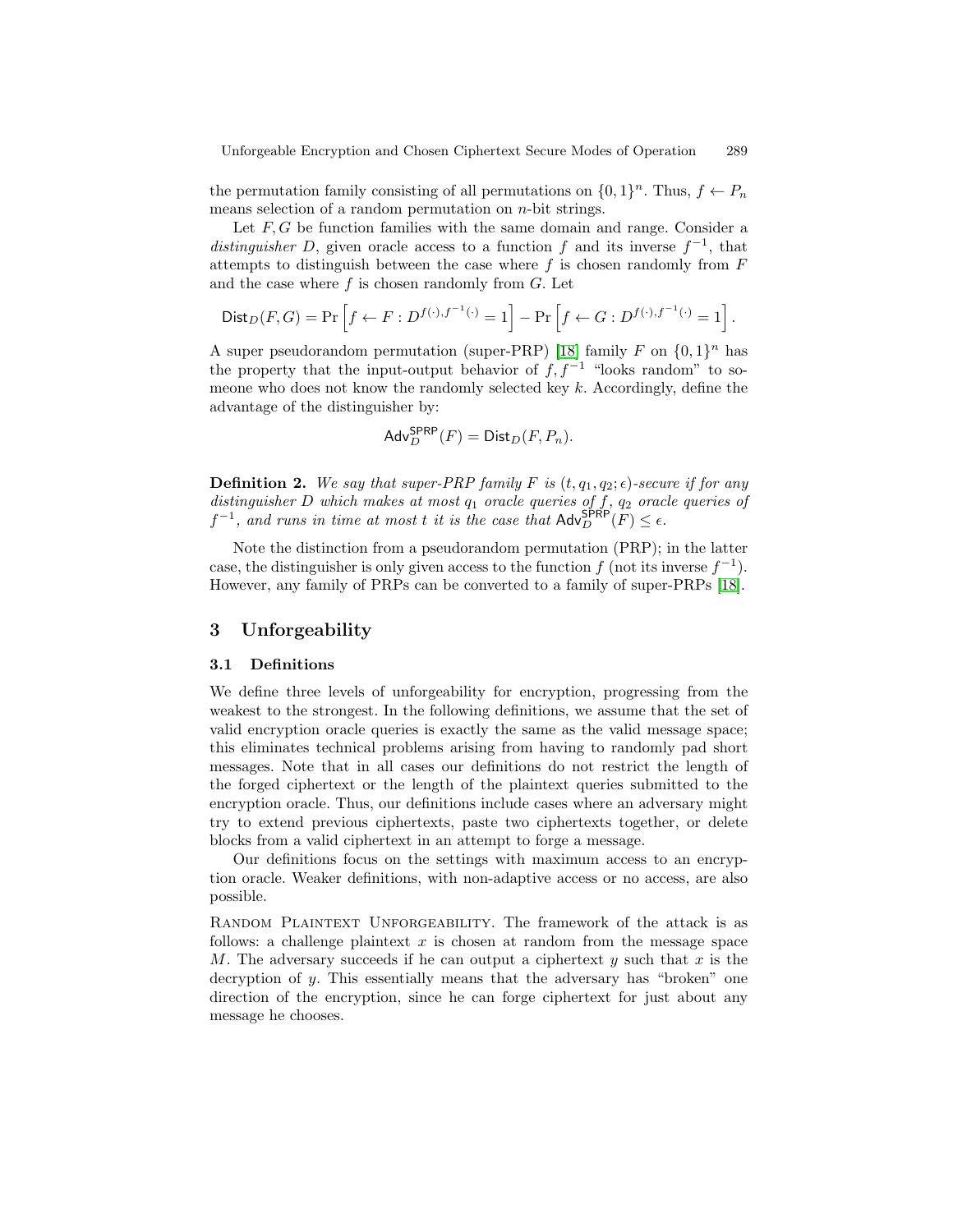**Definition 3.** Let  $\Pi = (\mathcal{K}, \mathcal{E}, \mathcal{D})$  be a private-key encryption scheme, and let A be an adversary. Define:

$$
\mathsf{Adv}_{A,\Pi}^{\text{random}} \stackrel{\text{def}}{=} \Pr\left[sk \leftarrow \mathcal{K}; x \leftarrow M; y \leftarrow A^{\mathcal{E}_{sk}(\cdot)}(x) : \mathcal{D}_{sk}(y) = x\right].
$$

We insist that A does not ask the oracle to encrypt x. We say that  $\Pi$  is  $(t, q, b; \epsilon)$ secure in the sense of random plaintext unforgeability if for any adversary A which runs in time at most t and asks at most q queries, these totaling at most b bits, we have  $\mathsf{Adv}_{A,\Pi}^{\text{random}} \leq \epsilon$ .

Chosen Plaintext Unforgeability. In this attack, the goal of the adversary is simpler. Instead of having to find the encryption of a "challenge" plaintext, the adversary is free to output the encryption of any plaintext he chooses. But, the adversary must know the plaintext message to which this ciphertext corresponds. This is similar to the valid pair creation attack defined previously [\[12\]](#page-14-0).

**Definition 4.** Let  $\Pi = (\mathcal{K}, \mathcal{E}, \mathcal{D})$  be a private-key encryption scheme, and let A be an adversary. Define:

$$
\mathsf{Adv}_{A,II}^{\text{chosen}} \stackrel{\text{def}}{=} \Pr\left[sk \leftarrow \mathcal{K}; (x, y) \leftarrow A^{\mathcal{E}_{sk}(\cdot)} : \mathcal{D}_{sk}(y) = x\right].
$$

We insist, above, that  $A$  has never received ciphertext  $y$  in return from its encryption oracle. We say that  $\Pi$  is  $(t, q, b; \epsilon)$ -secure in the sense of chosen plaintext unforgeability if for any adversary A which runs in time at most t and asks at most q queries, these totaling at most b bits, we have  $\mathsf{Adv}_{A,\Pi}^{\text{chosen}} \leq \epsilon$ .

EXISTENTIAL UNFORGEABILITY. This represents the strongest notion of unforgeability, as it corresponds to the simplest attack for an adversary. The adversary succeeds by producing *any* new valid ciphertext, even without knowing the corresponding plaintext.

**Definition 5.** Let  $\Pi = (\mathcal{K}, \mathcal{E}, \mathcal{D})$  be a private-key encryption scheme, and let A be an adversary. Define:

$$
\mathsf{Adv}_{A,\Pi}^{\text{exist}} \stackrel{\text{def}}{=} \Pr\left[sk \leftarrow \mathcal{K}; y \leftarrow A^{\mathcal{E}_{sk}(\cdot)} : \mathcal{D}_{sk}(y) \neq \perp\right].
$$

We insist, above, that A has never received ciphertext y in return from its encryption oracle. We say that  $\Pi$  is  $(t, q, b; \epsilon)$ -secure in the sense of existential unforgeability if for any adversary A which runs in time at most t and asks at most q queries, these totaling at most b bits, we have  $\mathsf{Adv}_{A,II}^{\text{exist}} \leq \epsilon$ .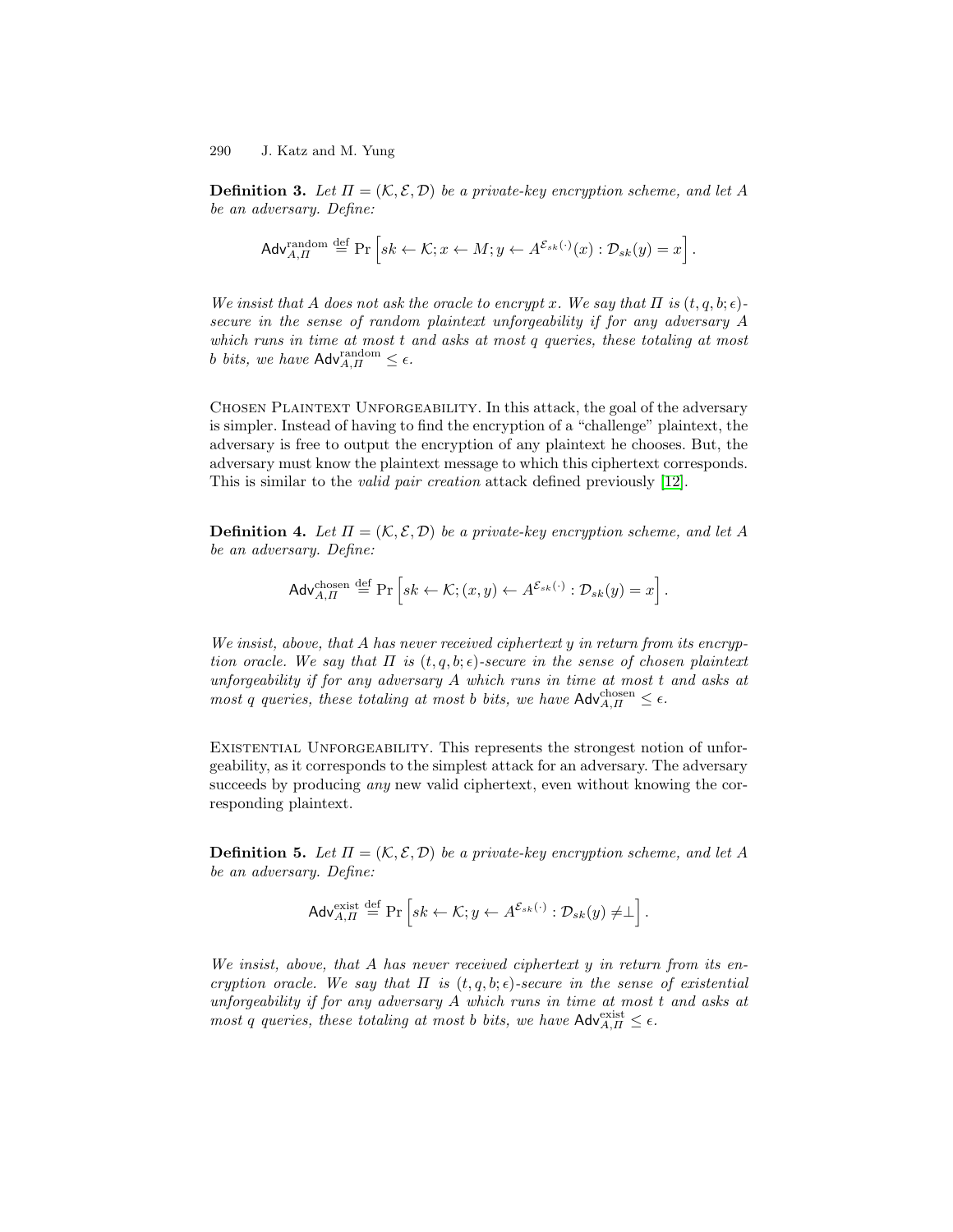#### <span id="page-7-0"></span>**3.2 Unforgeability and Chosen Ciphertext Security**

The notion of existential unforgeability is a strong one; as such, we expect some relation between existential unforgeability and chosen ciphertext security. The intuition is clear: since any (new) ciphertexts generated by an adversary are likely to be invalid, the adversary cannot gain much by submitting them to the decryption oracle. Thus, if a scheme cannot be broken with no access to a decryption oracle, it cannot be broken much more often even when access to a decryption oracle is given. This is formalized by the following theorem, which shows that unforgeability (along with chosen plaintext security) implies adaptive chosen plaintext/ciphertext security.

**Theorem 1.** Let  $\Pi$  be an encryption scheme which is  $(t_1, q, b; \epsilon_1)$ -secure in the sense of existential unforgeability, and  $(t_2, q_e, b_e; \ell, \epsilon_2)$ -secure in the sense of IND- $PX$ -CO (for  $X \in \{0,1,2\}$ ). Then  $\Pi$  is  $(t', q'_e, b'_e, q_d; \ell, \epsilon')$ -secure in the sense of  $IND-PX-C2$ , where  $t' = \min\{t_1, t_2\}; q'_e = \min\{q-1, q_e\}; b'_e = \min\{b-\ell, b_e\};$  and  $\epsilon' = \epsilon_2 + q_d \epsilon_1.$ 

**Sketch of Proof** Say adversary A attacks  $\Pi$  in the sense of IND-PX-C2, running in time  $t'$ , making at most  $q'_e$  encryption oracle queries totaling at most  $b'_e$  bits, and making  $q_d$  decryption oracle queries. We assume without loss of generality that A never queries the decryption oracle on a ciphertext which it received in return from the encryption oracle (in fact, there is no reason for A to do so). We can construct the following adversaries:

- 1. Adversaries  $\{B_i\}$  (for  $i = 1, \ldots, q_d$ ) attacking  $\Pi$  in the sense of existential unforgeability.  $B_i$  runs A as a subroutine, and answers the first  $i-1$  decryption oracle queries made by A with  $\perp$ , then returns as its output the i<sup>th</sup> decryption oracle query made by A.
- 2. Adversary C attacking  $\Pi$  in the sense of IND-PX-C0, which runs A as a subroutine but answers all decryption oracle queries made by A with  $\perp$ .

Define Valid<sub>i</sub> to be the event that the  $i<sup>th</sup>$  decryption oracle query submitted by A was the first one to be valid. Extending this notation, let  $\mathsf{Valid}_{\infty}$  be the event that none of the decryption oracle queries submitted by A are valid. Let Succ be (informally) the event that A succeeds in distinguishing the challenge ciphertext it is given. We have:

$$
\begin{aligned}\n\mathsf{Adv}_{A, \Pi}^{\text{IND-PX-C2}} &= \\
&\quad \Pr\left[\text{Succ}|\text{Valid}_{q_d} \lor \dots \lor \text{Valid}_1\right] \Pr\left[\text{Valid}_{q_d} \lor \dots \lor \text{Valid}_1\right] \\
&\quad + \Pr\left[\text{Succ}|\text{Valid}_{\infty}\right] \Pr\left[\text{Valid}_{\infty}\right] \\
&\le \sum_{i=1}^{q_d} \Pr\left[\text{Valid}_i\right] + \Pr\left[\text{Succ}|\text{Valid}_{\infty}\right] \Pr\left[\text{Valid}_{\infty}\right] \\
&\le \sum_{i=1}^{q_d} \mathsf{Adv}_{B_i, \Pi}^{\text{exist}} + \mathsf{Adv}_{C, \Pi}^{\text{IND-PX-C0}}.\n\end{aligned}
$$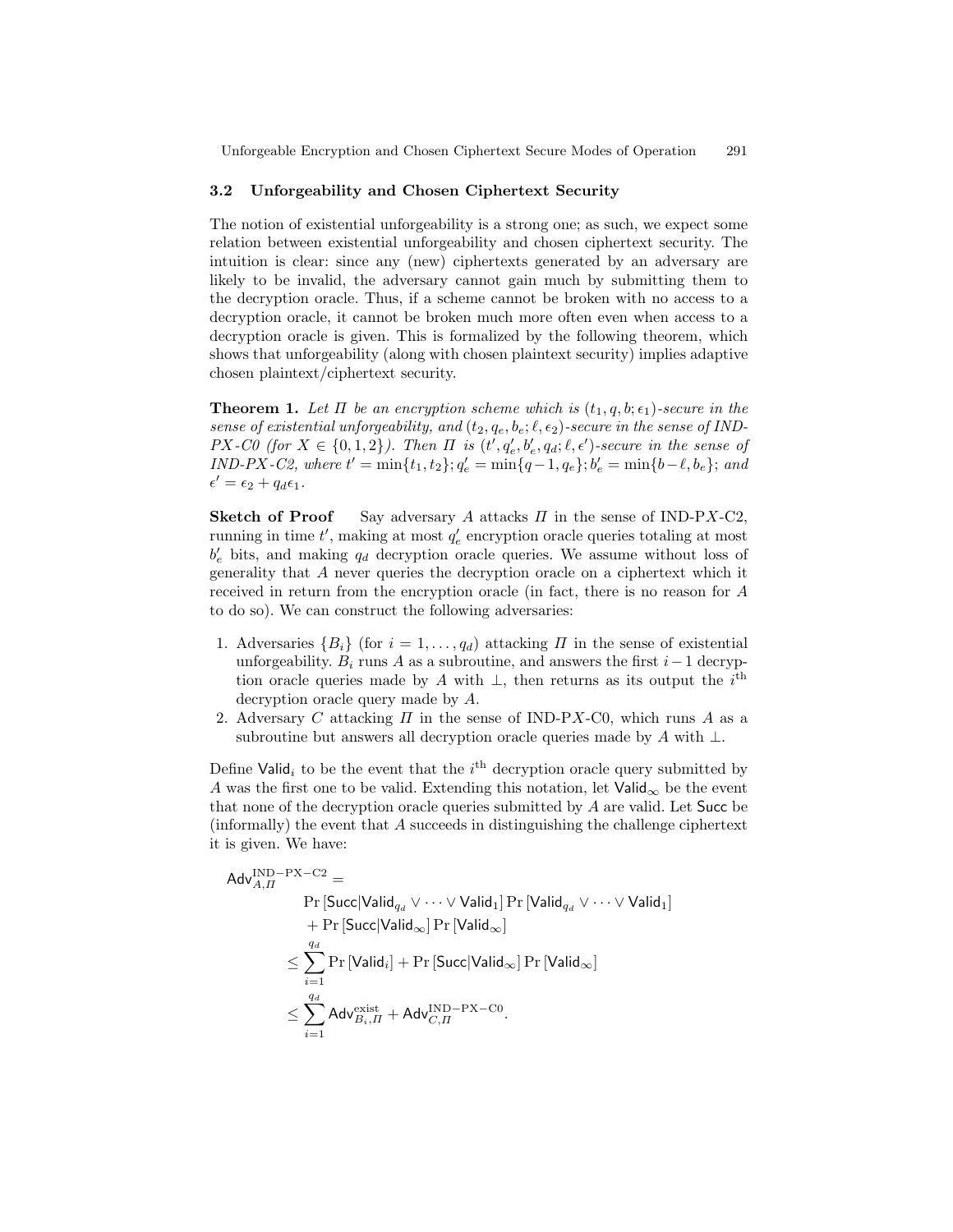<span id="page-8-0"></span>Since the advantages of adversaries  ${B_i}$  and C are bounded by  $\epsilon_1$  and  $\epsilon_2$  respectively, we have:

$$
\mathsf{Adv}_{A,\Pi}^{\text{IND-PX-C2}} \le q_d \epsilon_1 + \epsilon_2.
$$

This gives the stated result.  $\Box$ 

#### **3.3 The Forgeability of Previous Modes**

It is instructive to demonstrate attacks on the original DES modes of encryption [\[1,11](#page-14-0)[,22\]](#page-15-0). It is clear that all of these modes are susceptible to an existential unforgeability attack (even a passive attack, with no encryption oracle access), since any ciphertext string of appropriate length decrypts to a valid plaintext. Some modes are even weaker. ECB mode is susceptible to a random plaintext unforgeability attack (with adaptive encryption oracle access) as follows: to find the encryption of  $M_1, M_2, \ldots, M_l$  simply submit to the encryption oracle the two queries  $M_1$  and  $M_2, \ldots, M_l$  and paste the responses together. OFB has even worse characteristics—it is susceptible to a random plaintext unforgeability attack with non-adaptive encryption oracle access. Simply have the adversary submit  $0^{n\ell}$  to the encryption oracle and receive ciphertext  $C_0, C_1, \ldots, C_{\ell}$ . To forge encryption of  $M_1, \ldots, M_\ell$ , compute  $C_i' = C_i \oplus M_i$  and return  $C_0, C'_1, \ldots, C'_\ell$ . Attacks in the sense of chosen plaintext unforgeability exist for CBC and CFB modes as well [\[15,19\]](#page-14-0). These examples indicate the weaknesses of these modes; this further implies that these modes are not adaptive-chosen-ciphertext secure.

# **4 Unforgeable Modes of Operation**

We present two modes of encryption (one stateful, one probabilistic) which are secure under the strongest definition of unforgeability and are additionally secure under adaptive chosen plaintext/ciphertext attack. The encryption (decryption) algorithms use underlying block cipher (using secret key  $sk$ )  $F_{sk}$ . The mode is parameterized by n and r, where the underlying block cipher operates on  $n$ -bit blocks and r is the length of the padding.

#### **4.1 A Stateful Mode**

We begin by describing the stateful mode of encryption. The variable *ctr* is an r-bit binary number; it is initialized to 0, and addition is modulo  $2<sup>r</sup>$ . (We assume that the start and end symbols do not represent valid message blocks.)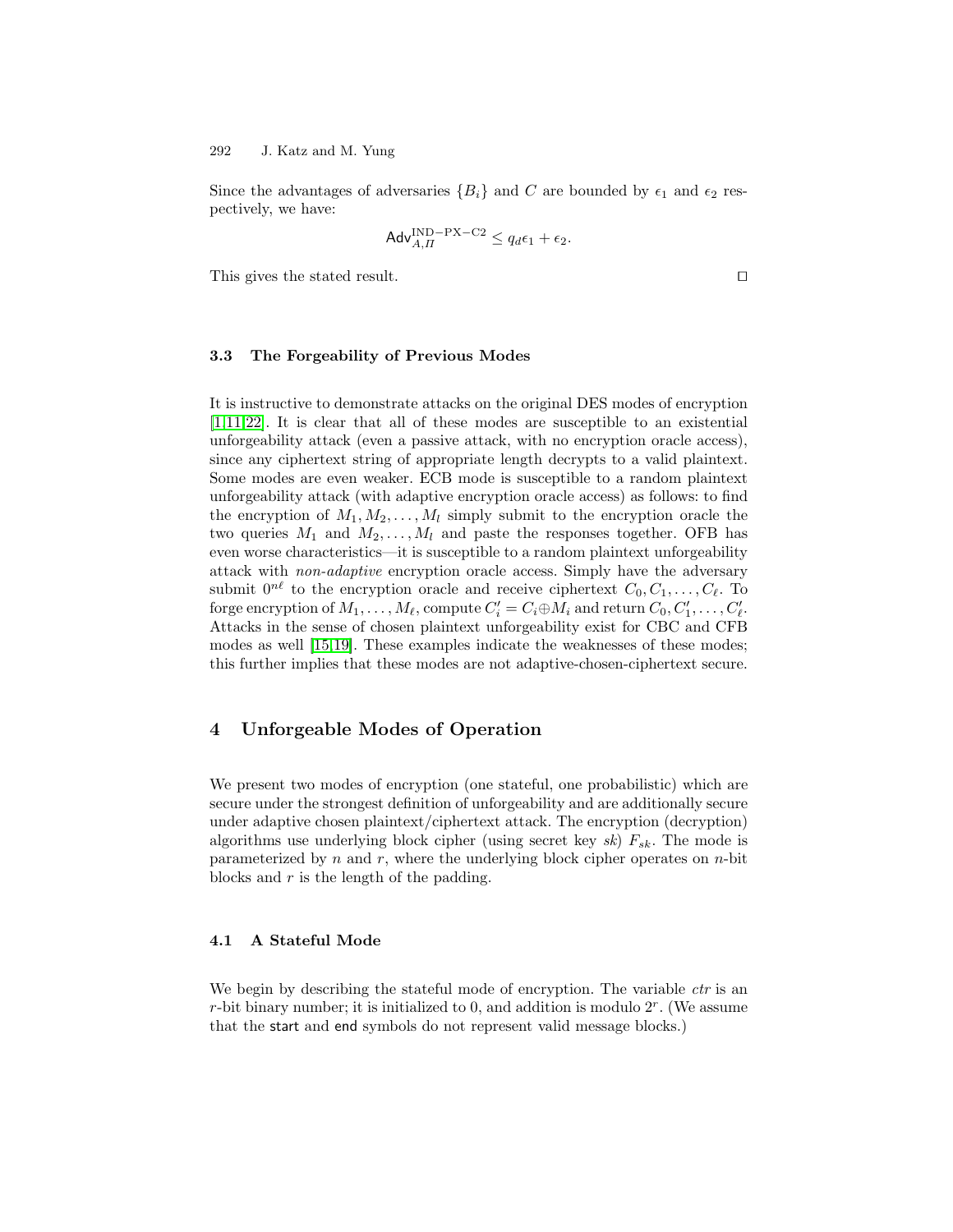<span id="page-9-0"></span>**Algorithm**  $\mathcal{E}\text{-RPC}_{n,r}(ctr, M)$ **parse** M **as**  $M_1, \ldots, M_\ell$ , **where**  $|M_i| = n - r$  $C_0 = F_{sk}(\text{start}, ctr)$ **for**  $i = 1, \ldots, \ell$  **do**  $C_i = F_{sk}(M_i, ctr + i)$  $C_{\ell+1} = F_{sk}(\text{end}, ctr + \ell + 1)$  $ctr := \operatorname{ctr} + \ell + 1$ **return**  $(\text{ctr}, C = C_0, \ldots, C_{\ell+1})$ **Algorithm**  $\mathcal{D}$ -RPC<sub>n,r</sub>(C) **parse** C **as**  $C_0, \ldots, C_{\ell+1}$ , where  $|C_i| = n$ **if**  $ℓ + 1 < 3$  **return** ⊥ **for**  $i = 0, ..., \ell + 1$  **do**  $(M_i, ctr_i) = F_{sk}^{-1}(C_i)$  $\mathbf{if}\,\,(M_0\neq\mathsf{start}) \vee (M_{\ell+1}\neq\mathsf{end})$   $\mathbf{return}\perp$ **for**  $i = 1, \ldots, \ell$  **do if**  $ctr_i ≠ ctr_0 + i$  **return** ⊥  $\mathbf{if}\,\,(M_i = \mathsf{start})\,\,\vee\,(M_i = \mathsf{end})\,\,\mathbf{return}\perp\,\,$ **if**  $ctr_{\ell+1} \neq ctr_0 + \ell + 1$  **return** ⊥  $\textbf{return} \; M = M_1, \ldots, M_\ell$ 

Theorems 2 and 3 quantify the security of RPC mode when instantiated with a fully random permutation:

**Theorem 2.** Let  $\Pi$  be an encryption scheme using  $RPC_{n,r}$  mode instantiated with a block cipher chosen randomly from  $P_n$ . Then  $\Pi$  is  $(t, q, b(n-r);\epsilon)$ -secure in the sense of existential unforgeability (for  $b + q \leq 2^r$ ), where:

$$
\epsilon \le \frac{2^{n-r-1}}{2^n - b - 2q}.
$$

**Sketch of Proof** Recall the technical assumption that the adversary submits oracle queries whose lengths are integer multiples of  $n - r$  bits (i.e., no padding is required). Without this assumption, it is unclear how to define a notion of unforgeability. Thus, the adversary submits b blocks of plaintext to the oracle.

Due to the construction of the mode, the adversary will have to introduce at least one new (previously-unseen) ciphertext block in the output ciphertext. The ctr variable derived from this block must "match up" with the remainder of the message. There are at most  $2^{n-r-1}$  blocks whose *ctr* will match up properly (there are  $n - r$  data bits, and these cannot take on the values start or end). Furthermore, there is a pool of at least  $2^{n} - b - 2q$  ciphertext blocks to choose from after eliminating those blocks which the adversary has already received in return from the encryption oracle  $(b)$  blocks of data and  $2q$  blocks to account for encryption of start and end tokens). Since we are dealing with a random permutation, this gives the stated result.  $\Box$ 

This bound is tight, as an adversary can submit one plaintext block to its encryption oracle, receive in return ciphertext  $C = C_0, C_1, C_2$ , and then output  $C' = C_0, C'_1, C_2$  as an attempted forgery. Clearly, C' is valid iff the *ctr* variable derived from  $C_1'$  "matches up" with the remainder of the ciphertext, and this occurs with the probability specified in the theorem.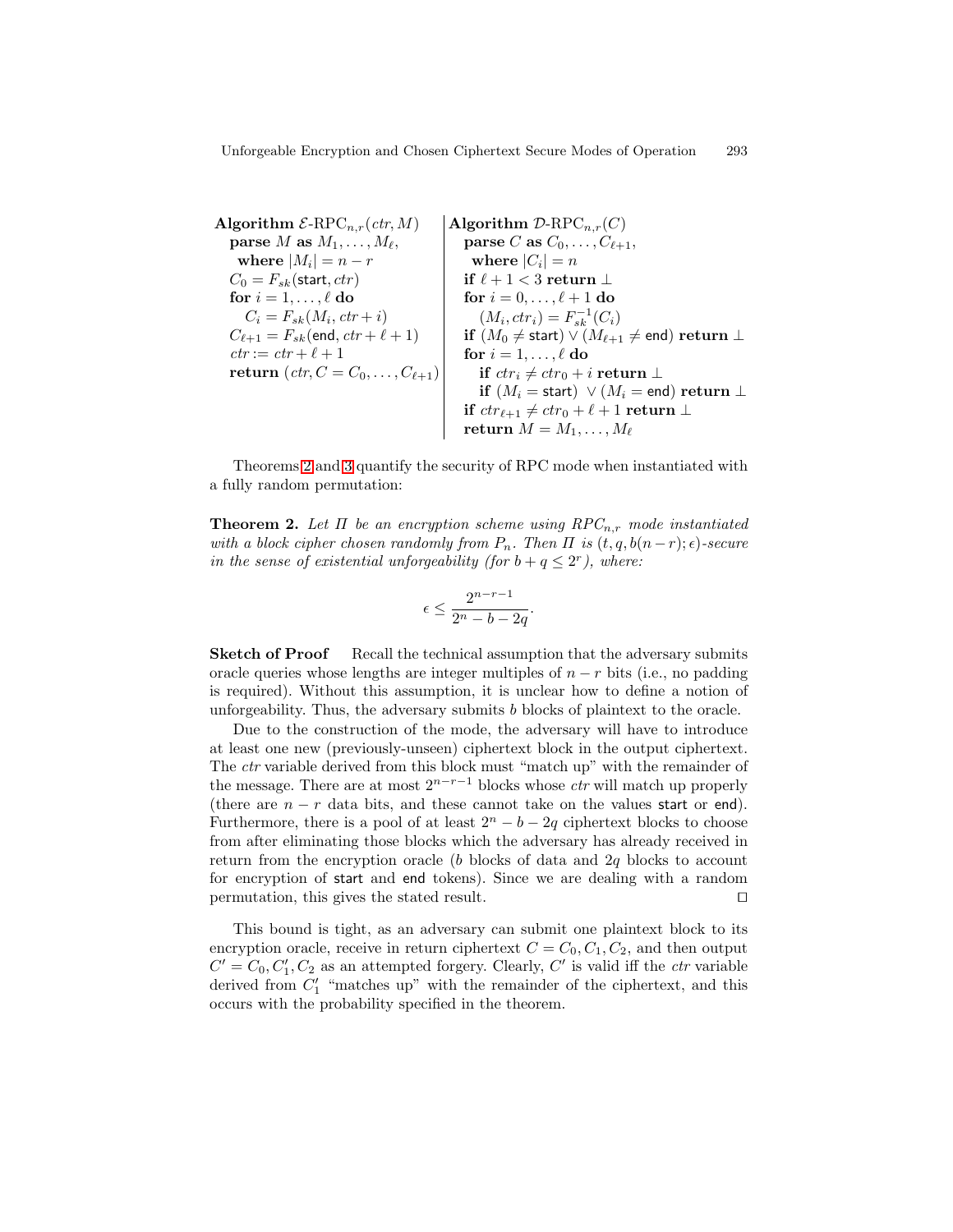<span id="page-10-0"></span>**Theorem 3.** Let  $\Pi$  be an encryption scheme using  $RPC_{n,r}$  mode instantiated with a block cipher chosen randomly from  $P_n$ . Then  $\Pi$  is  $(t, q_e, b_e(n-r), q_d; \ell, \epsilon)$ secure in the sense of IND-P2-C2 (for  $b_e + q_e + \ell + 2 \leq 2^r$ ), where:

$$
\epsilon = \frac{q_d 2^{n-r-1}}{2^n - b_e - 2q_e}
$$

.

**Proof** Due to the stateful mode of operation and the fact it uses a random permutation, the advantage of any adversary attacking  $\Pi$  in the sense of IND-P2-C0 is 0. Application of Theorem [1](#page-7-0) gives the desired result.  $\square$ 

These results translate into the following "real-world" security:

**Theorem 4.** Suppose F is a  $(t, q_1, q_2; \epsilon)$ -secure super-PRP family  $(q_2 \geq 2)$ . Let  $\Pi$  be an encryption scheme using  $RPC_{n,r}$  mode instantiated with a block cipher chosen randomly from F. Then  $\Pi$  is  $(O(t - b \log b), q, b(n - r); \epsilon')$ -secure in the sense of existential unforgeability (for  $b + q \leq 2^r$  and  $b + 2q \leq q_1$ ), where:

$$
\epsilon' = \epsilon + \frac{2^{n-r-1}}{2^n - b - 2q}.
$$

**Sketch of Proof** Assume adversary A attacks Π in the sense of existential unforgeability. Without loss of generality, we may assume that  $A$  does not output a ciphertext which it has obtained in response from its encryption oracle. Construct a distinguisher  $D$  for  $F$  which will use  $A$  as a subroutine.  $D$  simulates A's encryption oracle by maintaining an internal *ctr* variable, "padding" A's oracle queries according to the definition of  $RPC_{n,r}$ , and submitting the resulting blocks to its own oracle for  $f$ . When  $A$  returns a (supposedly forged) ciphertext, D finds a block in this ciphertext which it did not previously receive from  $f$  and submits that block (and an adjacent block, if that too has never been received from f) to its oracle for  $f^{-1}$ . (Note that submitting the entire ciphertext is unnecessary, since our analysis in Theorem [2](#page-9-0) bounds the probability of forging even one block.) If the *ctr* variables "match up",  $D$  outputs 1 (guessing that f was chosen from  $F$ ); otherwise, D outputs 0.

This requires D to submit  $b + 2q$  queries to its oracle for f, and 2 queries to its oracle for  $f^{-1}$ . Running time includes time to update the counter and to sort and search through the submissions/responses from oracle  $f$ . The theorem follows.  $\Box$ 

**Theorem 5.** Suppose F is a  $(t, q_1, q_2; \epsilon)$ -secure super-PRP family. Let  $\Pi$  be an encryption scheme using  $RPC_{n,r}$  mode instantiated with a block cipher chosen randomly from F. Then  $\Pi$  is  $(O(t-b_e \log b_e), q_e, b_e(n-r), q_d; \ell, \epsilon')$ -secure in the sense of IND-P2-C2 (for  $b_e + q_e + \ell + 2 \leq 2^r$  and  $2q_d \leq q_2$ ), where:

$$
\epsilon'=\epsilon+\frac{q_d2^{n-r-1}}{2^n-b_e-2q_e}.
$$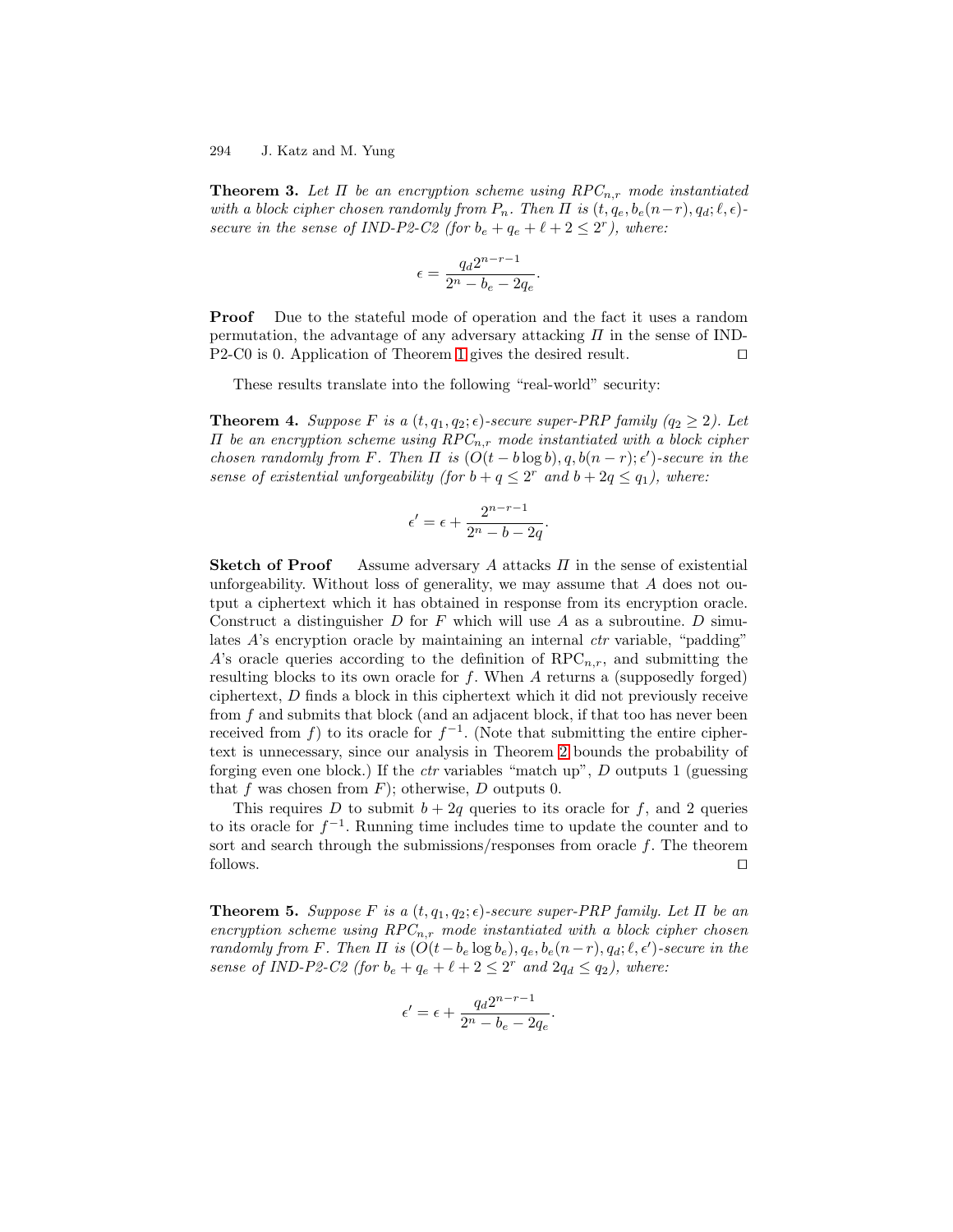<span id="page-11-0"></span>**Sketch of Proof** The proof is similar to that of Theorem [4.](#page-10-0) Construct distinguisher  $D$  from adversary  $A$ . For each ciphertext submitted by  $A$  to the decryption oracle, D finds a block in the ciphertext which was not previously received from its oracle for  $f$ .  $D$  submits that block (and an adjacent block, if that too has never been received from f) to its oracle for  $f^{-1}$ . If the *ctr* variables "match up", D outputs 1 (guessing that f was chosen from  $F$ ); otherwise, D returns  $\perp$  to A. D also outputs 1 if A successfully distinguishes the ciphertext even though all its decryption oracle queries were answered by ⊥. The proof follows.  $\Box$ 

#### **4.2 A Probabilistic Mode**

The probabilistic mode is a straightforward extension of the stateful mode. We present it here for completeness (rand represents an r-bit binary number, and addition is done modulo  $2<sup>r</sup>$ :

**Algorithm**  $\mathcal{E}\text{-RPC\$}_{n,r}(M)$ **parse** M **as**  $M_1, \ldots, M_\ell$ , **where**  $|M_i| = n - r$  $rand \leftarrow \{0,1\}^r$  $C_0 = F_{sk}(\text{start}, rand)$ **for**  $i = 1, \ldots, \ell$  **do**  $C_i = F_{sk}(M_i, rand + i)$  $C_{\ell+1} = F_{sk}(end, rand + \ell + 1)$ **return**  $C = C_0, \ldots, C_{\ell+1}$ **Algorithm**  $\mathcal{D}$ -RPC $\$_{n,r}(C)$ **parse** C **as**  $C_0, \ldots, C_{\ell+1}$ , **where**  $|C_i| = n$  $\textbf{if} \ \ell + 1 < 3 \ \textbf{return} \ \bot$ **for**  $i = 0, \ldots, \ell + 1$  **do**  $(M_i, rand_i) = F_{sk}^{-1}(C_i)$ **if**  $(M_0 \neq$  start)  $\lor$   $(M_{\ell+1} \neq$  end) **return** ⊥ **for**  $i = 1, \ldots, \ell$  **do if**  $rand_i \neq rand_0 + i$  **return**  $\perp$ **if**  $(M_i = \text{start}) \lor (M_i = \text{end}) \text{return } \bot$  $\mathbf{if}~\mathit{rand}_{\ell+1} \neq \mathit{rand}_0 + \ell + 1 \mathbf{\ return} \perp$  $\textbf{return} \; M = M_1, \ldots, M_\ell$ 

The following theorems quantify the security of RPC\$ mode with respect to existential unforgeability and chosen ciphertext attacks.

**Theorem 6.** Let  $\Pi$  be an encryption scheme using  $RPC\mathcal{S}_{n,r}$  mode instantiated with a block cipher chosen randomly from  $P_n$ . Then  $\Pi$  is  $(t, q, b(n-r);\epsilon_{\text{unf}})$ secure in the sense of existential unforgeability, where:

$$
\epsilon_{\rm unf} = \frac{(b+q)(q-1)}{2^r} + \frac{2^{n-r-1}}{2^n - b - 2q}.
$$

**Sketch of Proof** Let A be an adversary attacking  $\Pi$  in the sense of existential unforgeability. Let rand<sup>i</sup> be the nonce associated with query i, for  $i = 1, \ldots, q$ , and let  $b^i$  be the number of plaintext blocks in the  $i^{\text{th}}$  query. Let Overlap be the event that  $rand^{i} + k = rand^{j} + k'$  for some  $i \neq j$  and  $0 \leq k \leq b^{i}, 0 \leq k' \leq b^{j}$ . In other words, Overlap is the event that there is an overlapping sequence in the random padding used.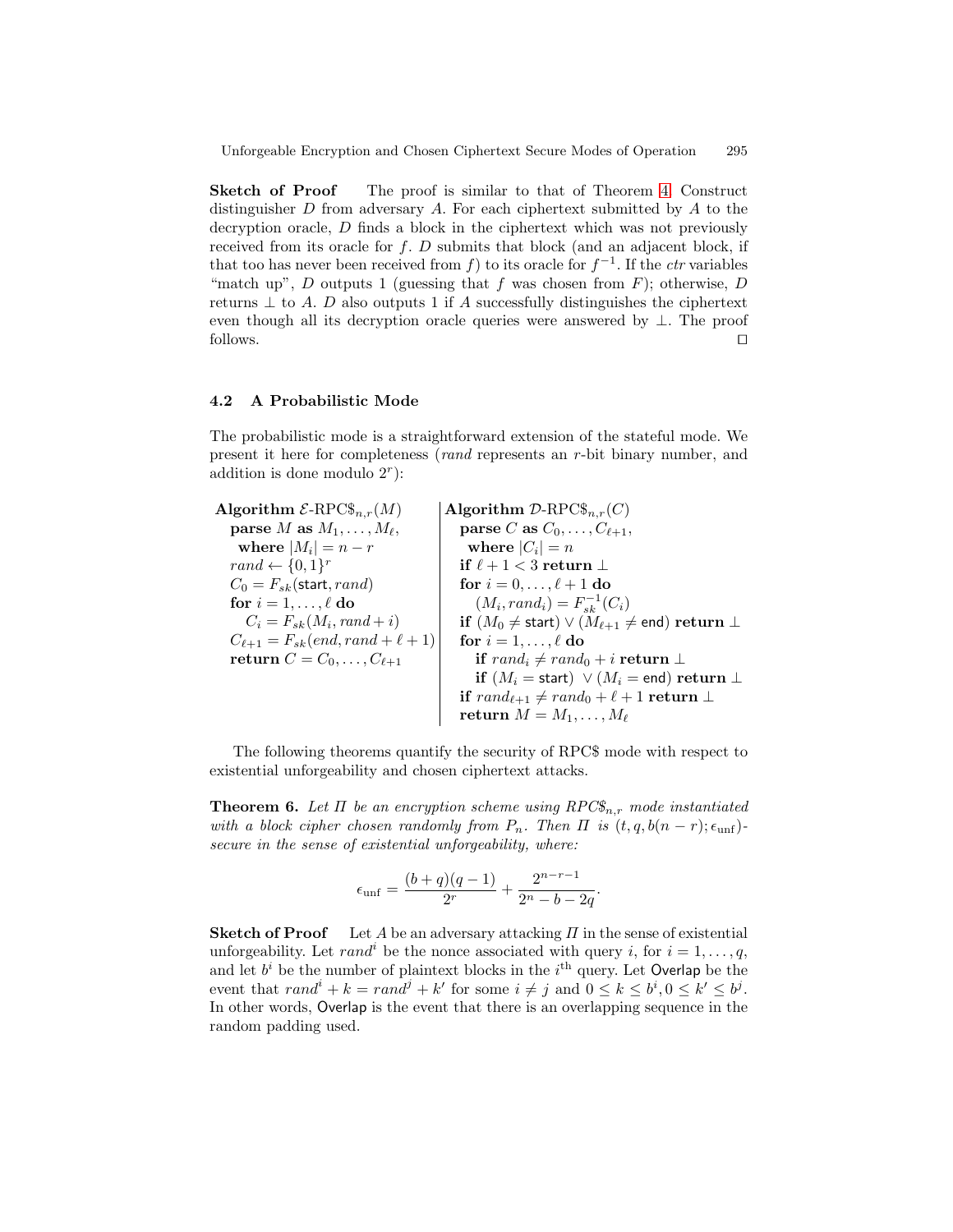The success probability of A is given by:

$$
\begin{aligned} \Pr\left[\text{Success}\right] &= \Pr\left[\text{Success}|\text{Overall} \Pr\left[\text{Overall}\right]\right] \\ &+ \Pr\left[\text{Success}|\overline{\text{Overall}}\right] \Pr\left[\overline{\text{Overall}}\right] \\ &\leq \Pr\left[\text{Overallap}\right] + \Pr\left[\text{Success}|\overline{\text{Overall}}\right]. \end{aligned}
$$

Now, in the case of Overlap, the advantage of  $A$  is the same as in the stateful version of RPC (Theorem [2\)](#page-9-0). Furthermore, we have (following [\[2\]](#page-14-0)):

$$
\Pr\left[\mathsf{Overlap}\right] < \frac{(b+q)(q-1)}{2^r}.
$$

This gives the stated result.  $\Box$ 

To see that this bound is essentially tight, consider an adversary A making  $q = 2$  queries, totaling b blocks, achieving success probability approximately  $\frac{2^{n-r-1}}{2^n-b-2q}+\frac{b-2}{2^r}$ , which operates as follows: A submits to the encryption oracle the plaintext  $0^{(b/2)(n-r)}$  twice. If any of the ciphertext blocks received in return from the oracle are equal (except in the case that the two ciphertexts received are entirely equal), A can cut-and-paste the ciphertexts to form a new ciphertext decrypting to a (longer or shorter) valid plaintext consisting of all zeros. The probability of this occurring is precisely  $\frac{b-2}{2^r}$ . If this does not happen, A guesses a value for a ciphertext block and submits this (as before).

**Theorem 7.** Let  $\Pi$  be an encryption scheme using  $RPC\$_{n,r}$  mode instantiated with a block cipher chosen randomly from  $P_n$ . Then  $\Pi$  is  $(t, q_e, b_e(n-r), q_d; k, \epsilon)$ secure in the sense of IND-P2-C2, where:

$$
\epsilon = \frac{(k-1)q_e + b_e}{2^r} + q_d \epsilon_{\text{unf}}.
$$

**Sketch of Proof** We first analyze the success probability of an adversary A when attacking  $\Pi$  in the sense of IND-P2-C0. Let  $rand<sup>i</sup>$  be the nonce associated with query i, for  $i = 1, \ldots, q_e$ , and let  $b^i$  be the number of plaintext blocks in the  $i<sup>th</sup>$  query. Let  $rand<sup>*</sup>$  be the nonce associated with the challenge ciphertext. It is clear that the adversary can succeed only when  $rand^{i} + r = rand^{*} + r'$ , with  $1 \leq r \leq b^i, 1 \leq r' \leq k$  (indeed, an adversary can submit the plaintexts  $0^{k(n-r)}$ ,  $1^{k(n-r)}$  and then query the encryption oracle repeatedly at  $0^{k'(n-r)}$  for various values of  $k'$  to try for a repeated block). The chance of such a collision is maximized if all nonce sequences generated by encryption oracle queries are no less than  $k-1$  blocks apart. Then, a collision occurs if  $rand^*$  is  $k-1$  or fewer blocks before any previous sequence or in a block occupied by some previous sequence. So:

$$
\mathsf{Adv}_{A,\varPi}^{\text{IND-P2-C0}} \le \frac{(k-1)q_e + b_e}{2^r}.
$$

Application of Theorems [6](#page-11-0) and [1](#page-7-0) gives the final result.  $\Box$ 

Bounds for RPC\$ instantiated with a super-PRP block cipher are straightforward extensions of the above (as in Theorems [4](#page-10-0) and [5\)](#page-10-0), and are omitted.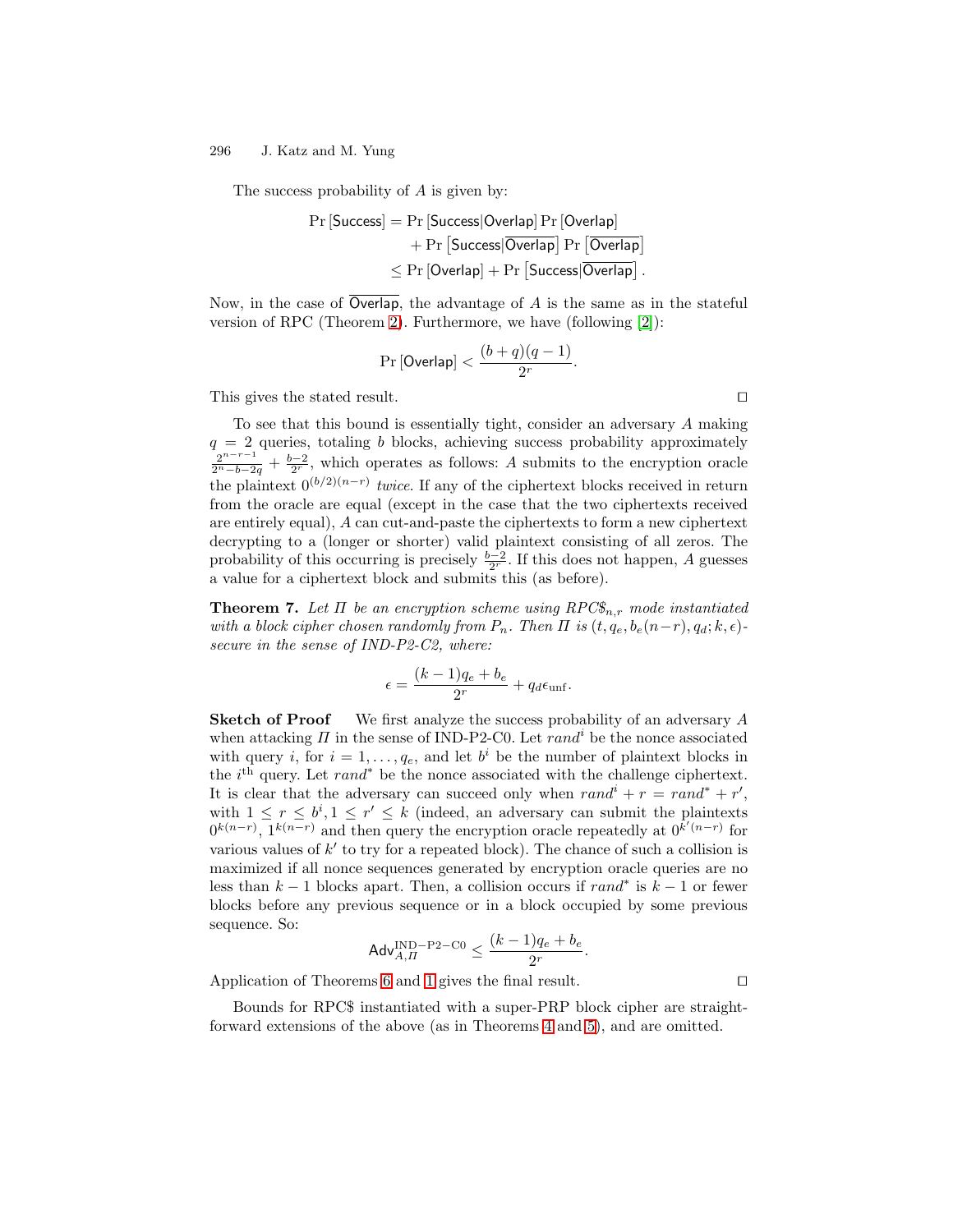#### <span id="page-13-0"></span>**4.3 Forthcoming: An Incremental Mode**

The present results have led us to develop a chosen-ciphertext-secure incremental encryption mode [\[4\]](#page-14-0); details will appear in a forthcoming manuscript [\[17\]](#page-14-0). An incremental mode of encryption is one in which updating the encryption of a document (for instance, when a document is edited) is much faster than re-encryption of the entire document. An incremental version of the modes presented above partially offsets their relative inefficiency (depending on the application).

### **5 Discussion**

It is instructive to compare RPC mode to other modes of encryption which might potentially achieve security under chosen ciphertext attacks. Note, however, that previous work in this area has concentrated on extending super-PRPs on  $n$  bits to super-PRPs on kn bits, and not on chosen ciphertext security. While a super-PRP on  $kn$  bits is desirable, it does not necessarily imply security when the adversary is allowed to submit ciphertexts of varying lengths. We note that RPC is not intended to be a super-PRP; instead, it is meant to give chosen ciphertext security via unforgeability.

One mode of encryption was suggested by Naor and Reingold [\[20\]](#page-14-0). They provide a construction which extends a block cipher on  $n$ -bits to a super-PRP on  $2in$  bits, for any  $i \geq 1$ . However, it is unclear how to extend their construction to handle variable input lengths. Furthermore, the construction requires shared keys for both the underlying block cipher and two additional hash functions. Finally, since the construction requires two applications of a hash function to strings as long as the plaintext message, the construction is not inherently parallelizable.

A different mode of encryption was suggested by Bleichenbacher and Desai [\[8\]](#page-14-0). Their construction gives a super-PRP on messages of arbitrary length, and requires the parties to share keys to three underlying block ciphers. However, it is not clear (and we were unable to prove) that their mode is secure under chosen ciphertext attacks when the adversary is allowed to submit ciphertexts of varying lengths. Also, the scheme is relatively inefficient, as it requires three applications of the underlying block cipher for every block of the plaintext message, and the required computation is not parallelizable.

RPC mode is simple and leads to a straightforward security analysis. The drawback of the mode is the ciphertext expansion and resulting slowdown: for practical security one would want  $r \geq 32$  which gives impractical expansion when using a 64-bit block cipher. When using block ciphers with 128-bit or larger block-sizes (e.g., AES), this is less of a concern (only 33% expansion). Advantages of RPC include the fact that the parties need share only one key and that the scheme is completely parallelizable. In contrast, authentication using a MAC requires an additional key and another cryptographic computation per block (which in many cases requires highly sequential computation). Minimizing shared key lengths is important in any integration of public-key and privatekey encryption (such as e-mail encryption software). We further note that the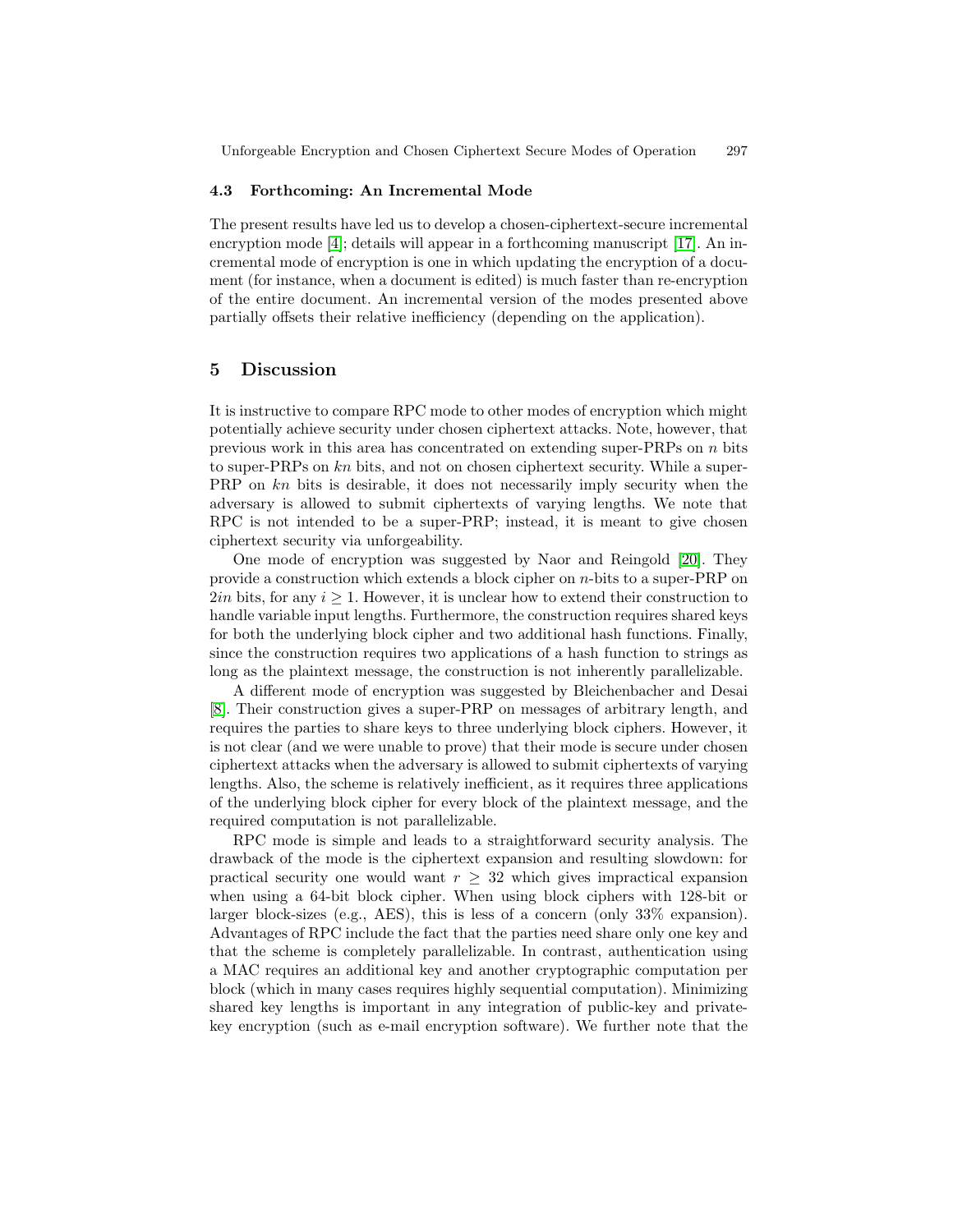<span id="page-14-0"></span>ciphertext expansion in the current state of increased communication and storage bandwidth does not seem like a real limitation.

As an open research direction, we note that the mode presented here has the ciphertext a (constant) multiplicative factor longer than the plaintext. Can this be improved to obtain a provably secure, single-key mode in which the ciphertext is longer than the plaintext by only an additive constant?

# **References**

- 1. ANSI X3.106, "American National Standard for Information Systems—Data Encryption Algorithm—Modes of Operation," American National Standards Institute, 1983.
- 2. M. Bellare, A. Desai, E. Jokipii, and P. Rogaway. A Concrete Security Treatment of Symmetric Encryption: Analysis of the DES Modes of Operation. FOCS 1997.
- 3. M. Bellare, A. Desai, D. Pointcheval, and P. Rogaway. Relations Among Notions of Security for Public-Key Encryption Schemes. CRYPTO 1998.
- 4. M. Bellare, O. Goldreich, and S. Goldwasser. Incremental Cryptography and Application to Virus Protection. STOC 1995.
- 5. M. Bellare and P. Rogaway. On the Construction of Variable-Input-Length Ciphers. FSE 1999.
- 6. E. Biham. Cryptanalysis of Multiple Modes of Operation. J. of Cryptology 1998.
- 7. E. Biham and L.K. Knudsen. Cryptanalysis of the ANSI X9.52 CBCM Mode. EUROCRYPT 1998.
- 8. D. Bleichenbacher and A. Desai. A Construction of a Super-Pseudorandom Cipher. Manuscript, February 1999.
- 9. D. Dolev, C. Dwork, and M. Naor. Non-malleable Cryptography. SIAM J. Computing, to appear; a preliminary version appears in STOC 1991.
- 10. S. Goldwasser and S. Micali. Probabilistic Encryption. JCSS, 28: 270-299, 1984.
- 11. ISO 8372, "Information Processing—Modes of Operation for a 64-bit Block Cipher Algorithm," International Organization for Standardization, Geneva, Switzerland, 1987.
- 12. M. Jakobsson, J.P. Stern, and M. Yung. Scramble All, Encrypt Small. FSE 1999.
- 13. C.J.A. Jansen and D.E. Boekee. Modes of Blockcipher Algorithms and Their Protection Against Active Eavesdropping. EUROCRYPT 1987.
- 14. C. Kaufman, R. Perlman, and M. Speciner. "Network Security: Private Communication in a Public World," Prentice Hall, New Jersey, 1995, pp. 89–92.
- 15. J. Katz and B. Schneier. A Chosen Ciphertext Attack Against Several E-mail Encryption Protocols. 9th USENIX Security Symposium, to appear.
- 16. J. Katz and M. Yung. Complete Characterization of Security Notions for Probabilistic Private-Key Encryption. STOC 2000.
- 17. J. Katz and M. Yung. Chosen-Ciphertext Secure Incremental Encryption. Manuscript, February 2000.
- 18. M. Luby. Chapter 14, "Pseudorandomness and Cryptographic Applications," Princeton University Press, 1996.
- 19. C.H. Meyer and S.M. Matyas. "Cryptography: A New Dimension in Computer Data Security," John Wiley & Sons, New York, 1982.
- 20. M. Naor and O. Reingold. On the Construction of Pseudorandom Permutations: Luby–Rackoff Revisited. STOC 1997; also: personal communication, December 1999.